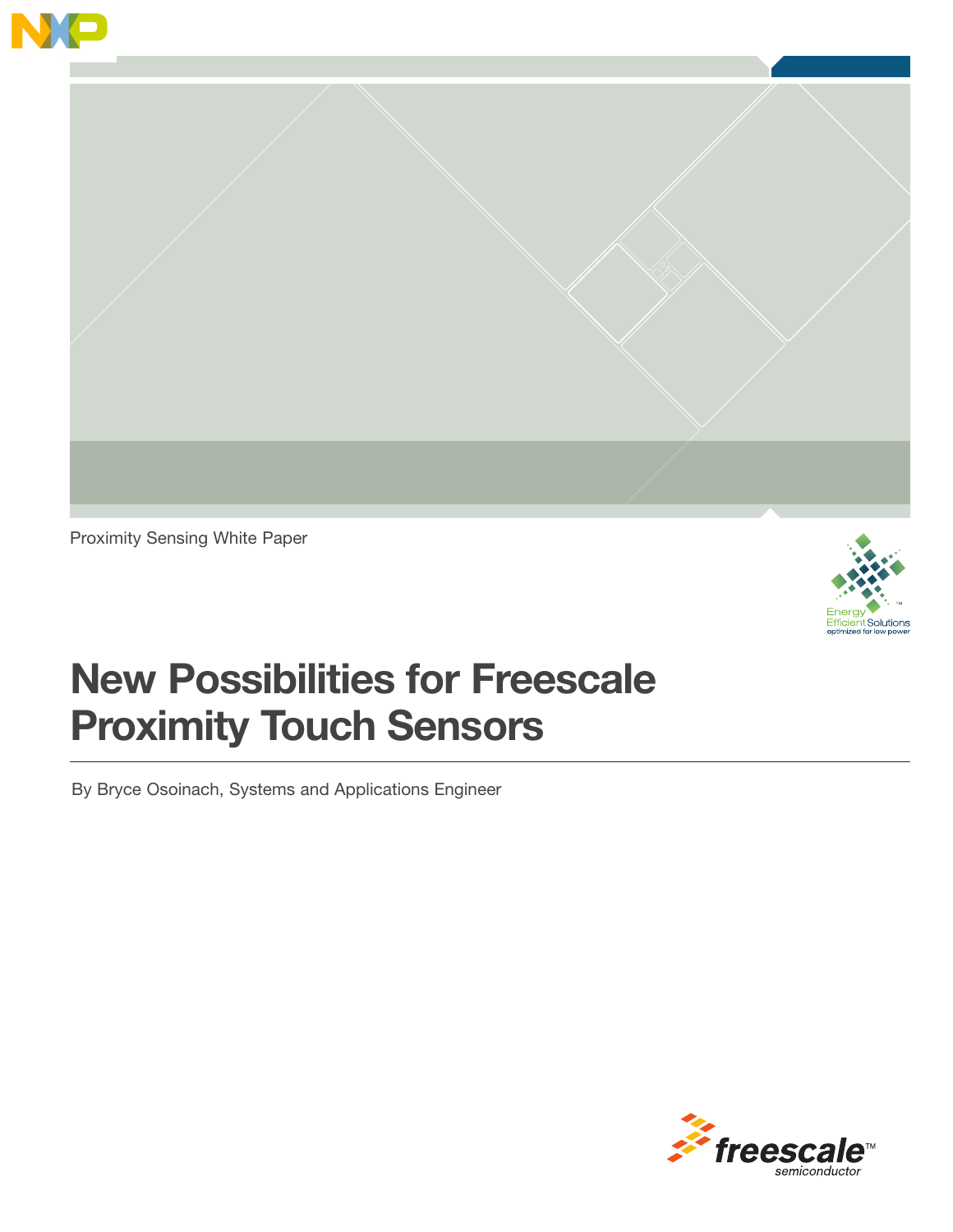

## **Contents**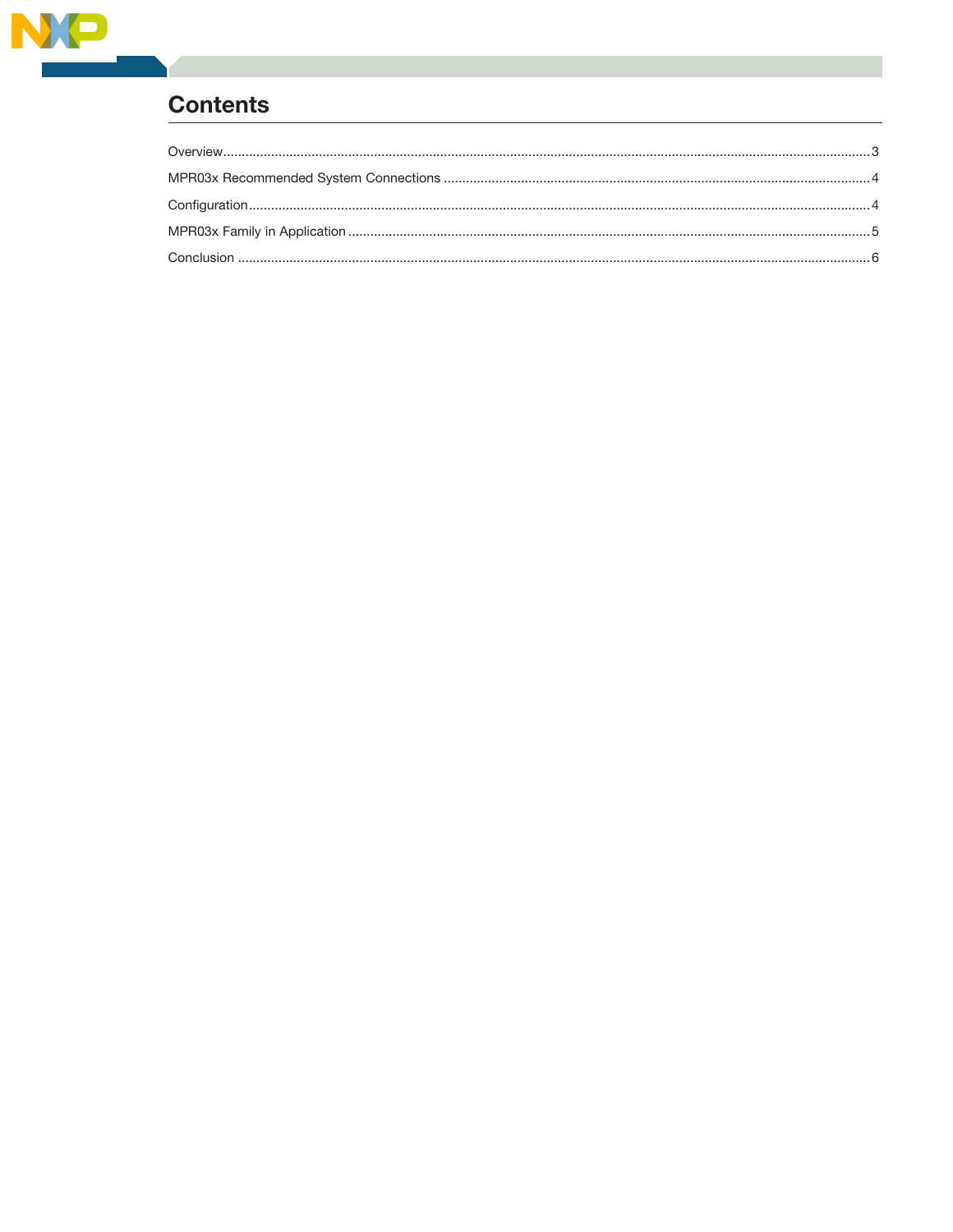

## **Overview**

## You can touch, but don't push

Pushbuttons are everywhere. Your laptop computer is covered with buttons. So are your phone and your car and your TV remote control. Many of us spend a great deal of our working lives pushing buttons. If you're not madly banging away on your computer keyboard, you're pushing buttons on your mouse to click simulated buttons on your screen. We've actually started using buttons that aren't really buttons (at least not pushbuttons), and therein lies one of the great advantages of creating buttons using proximity touch sensors.

## That's it … no moving parts

With proximity touch sensors, there is literally nothing to push. They're touchbuttons, not pushbuttons. Proximity touch sensors have no moving parts … anywhere. No springs, no clicks, no tops to pop off. What's more, they can fit in very tight spaces. Nothing sticks out, so developers can mount them flush to the contours of their designs.

Proximity touch control can be an especially attractive alternative for small or simple interfaces that require just one or two buttons. They can be easily integrated into the final product design with minimum fuss and can provide long-term advantages in power consumption and product life span. However, before we highlight a few such applications, lets discuss the technical merits of the kind of sensor that can enable these kinds of advantages—the very small Freescale MPR03x (MPR031 and MPR032) proximity capacitive touch sensor controllers.

## Touch control to Major Tom

What was once commonly referred to as "space-age technology," those products and applications considered to be "out of this world" now occupy every corner of our homes, our offices, our cars and even our coffee shops. What's more, a new generation of products are offering greater functionality while at the same time getting smaller and simpler. The MPR03x capacitive touch sensor controllers are designed to provide a human-machine interface for such products.

## A closer look at MPR03x sensors

The MPR03x devices are optimized to manage two electrodes with interrupt (IRQ) functionality or three electrodes with IRQ disabled. This can accommodate a wide range of implementations due to increased sensitivity and a specialized feature set.

## Specifications:

- • Typical operating supply voltage is 1.8V with average supply current in run mode influenced by the sample period. For instance, average supply current in run mode at 8 ms sample period is an ultra-low 8 μA typical. At 64 ms sample period it's 4 μA typical. These low current rates enable very long life for even the smallest coin cell batteries.
- Its super small size, 2 x 2 x .65 mm in a dual flat no-lead (DFN) 8-pin package, gives designers a great deal of flexibility in board strategies, enabling some very compact designs for applications that are particularly space constrained, such as key fobs and watches.
- The MPR03x proximity capacitive touch sensor controller requires only one external passive component, a 75 kΩ resistor from the REXT pin to ground.

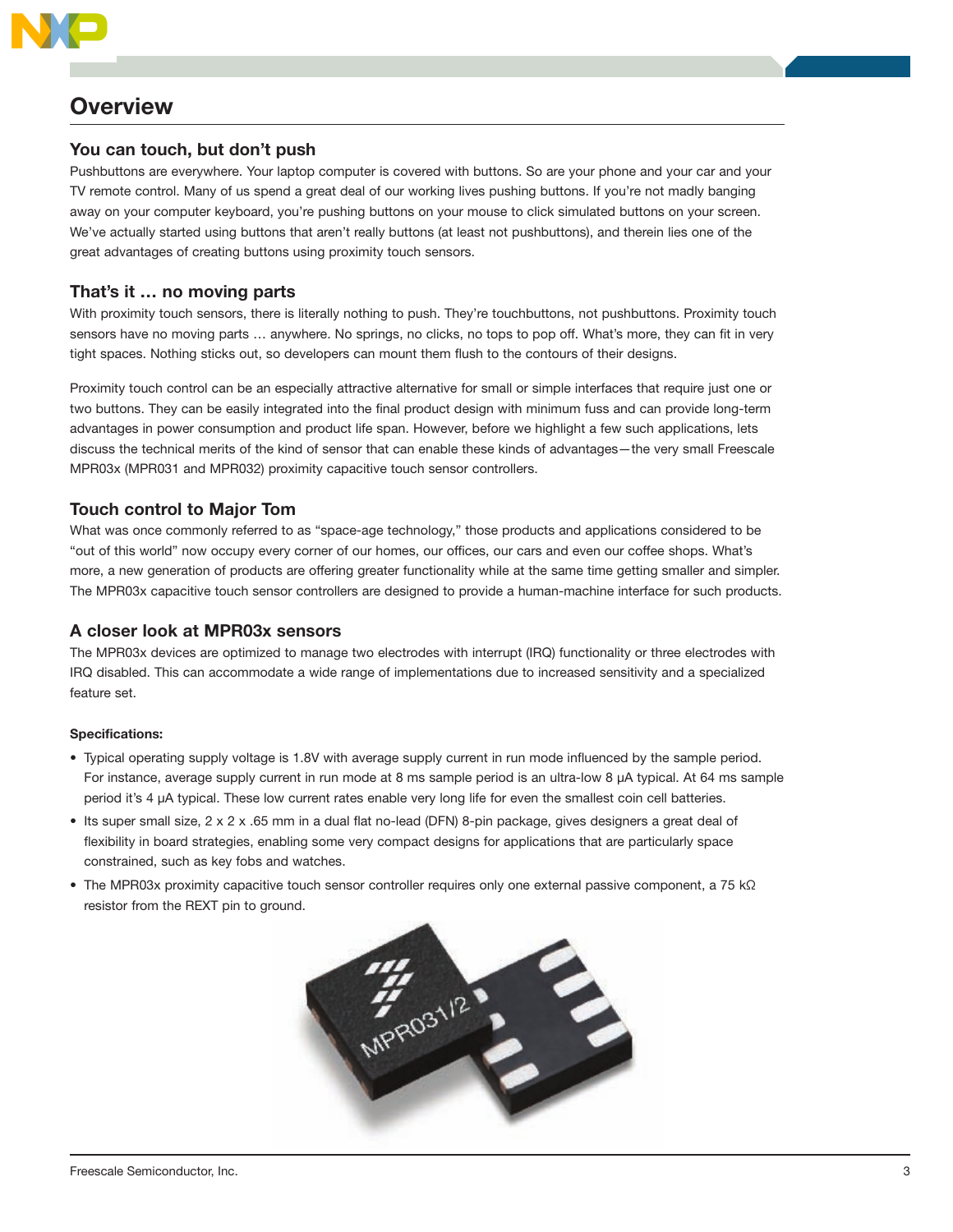

### Schematic connections:

- The MPR03x sensors manage up to three touch pad electrodes, with an optional interrupt output available to advise the host of electrode status changes. It's multiplexed with the third electrode output, so using the interrupt output reduces the number of electrode inputs to two. The MPR03x sensors also include three levels of input signal filtering to detect pad input condition changes due to touch without any processing by the application.
- Each MPR03x sensor operates as a slave that sends and receives data through an  $l^2C$  2-wire interface at data rates up to 400 kbps. The interface uses a serial data line (SDA) and a serial clock line (SCL) to achieve bidirectional communication between master(s) and slave(s). A master (typically a microcontroller) initiates all data transfers to and from the MPR03x sensor, and it generates the SCL clock that synchronizes the data transfer.

## **Configuration**

The MPR03x proximity capacitive touch sensor controllers have three levels of filtering. The first and second level filters allow the application to condition the signal for undesired input variation. The first filters high-frequency noise while the second filters low-frequency noise. The third level filter can be configured to reject touch stimulus and be used as a baseline for touch detection.

Furthermore, separate touch and release trip thresholds for each electrode result in a great deal of electrode independence. These thresholds also provide system hysteresis, meaning the state of the system does not rely on any particular system input. Specifically, the hysteresis provides a separate touch and release threshold. Thus, a user can configure that the touch and release occur at different values, preventing jitter across a threshold. The touch threshold is only active as the capacitance increases and the release threshold is activated as the capacitance decreases back to the baseline.

A unique feature of the MPR03x devices is that they have a settable capacitance range, which allows for a wide variety of applications to be covered by a single device. Since capacitance measurement is based on a sum of the charge supplied model, the only factor that affects the capacitance range is the total charge supplied. In this case, charge supplied is a combination of the charge rate (fixed current supply) and charge time. The current can be set from 1 μA to 64 μA, and the charge time can be set between 500 ns and 32 μs. This results in a capacitance measurement range of 0.5 nF to 2000 nF, which is wide enough to cover door-sized electrodes to finger-tip buttons with the change of just two parameters.

The MPR03x family represents solutions that are essentially two devices in the same system. This means that two parts can be used on the same I<sup>2</sup>C bus, resulting in the ability to deploy more electrodes in the same system. Exploiting this flexibility, the MPR03x devices can be configured to gain the most functionality or energy efficiency, depending on the application's system priorities.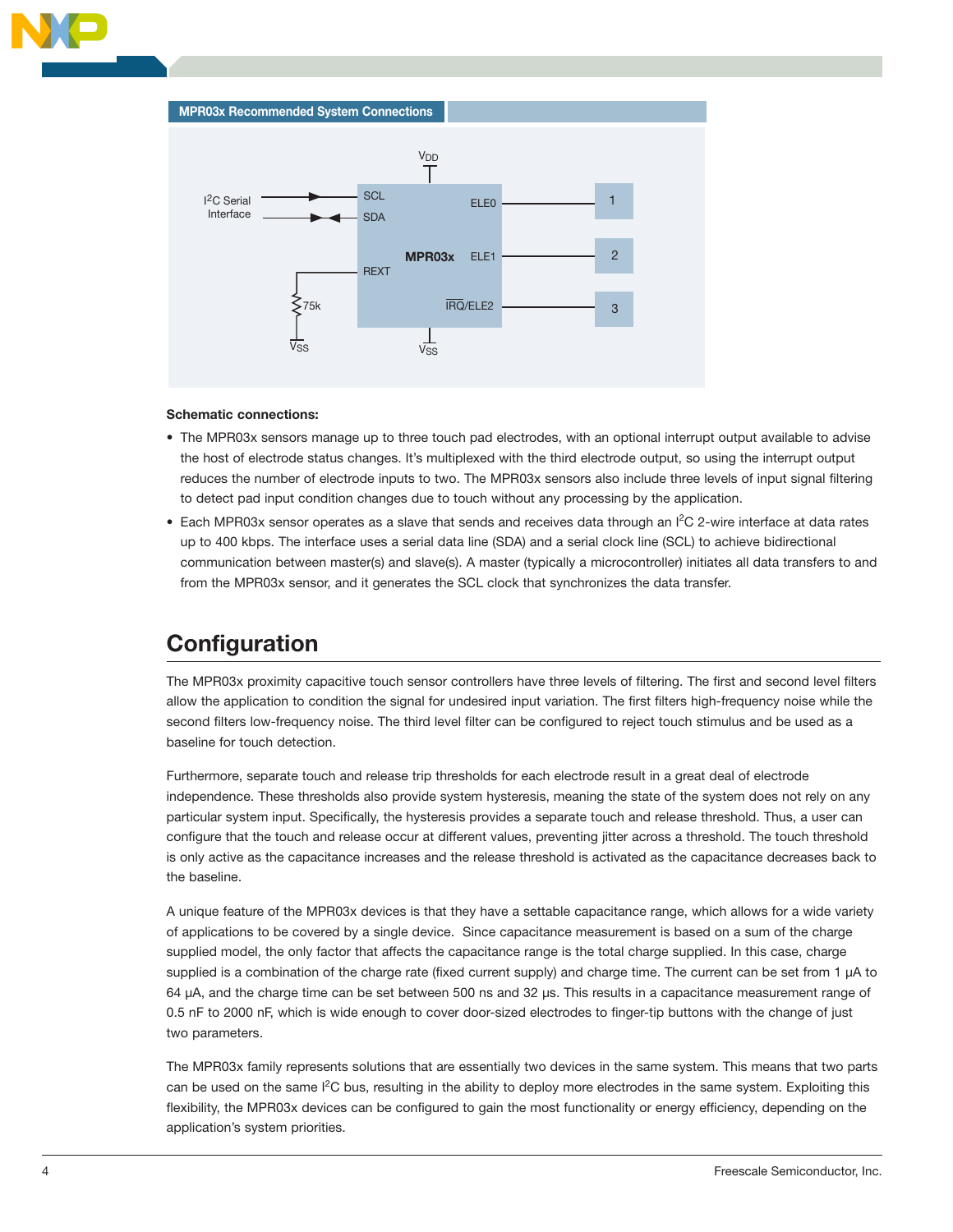

## MPR03x Family in Application

The MPR03x family of capacitive touch sensor controllers opens up a new range of opportunities for touch control where it may not have been possible in the past. Generally, these kinds of applications exhibit one or more of the following characteristics:

- 1. Very small size, often hand-held
- 2. Exceptionally long battery life
- 3. Extremely simple electronics

Below are several examples of these applications, with reference numbers (1, 2 and/or 3 as represented in the above list) that correspond with specific design priorities.

- Bluetooth headset Bluetooth headsets are getting smaller, with restrictions on button size and location. Using touch buttons can make design easier and allow for one or two simple multifunction buttons to control power, device pairing and volume control. For devices with more space this can be done with two buttons for additional ease of use. The size restriction and small battery make this an ideal application for a  $2 \times 2$  mm low power sensor controller. (1, 2)
- Table lamp Table lamps using simple metal contact switches with touch enabled functionality have been available for years. However, by switching to capacitance sensing much more precise control can be enabled, including dimming, off/on control or even home automation intelligence. Using a smarter sensor will create simple and intuitive interfaces for many devices in the modern home. (3)
- Bottled water server Instead of fiddling with the plastic faucet handles on a standard bottled water dispenser, a capacitive touch sensor can enable a one-touch design to deliver water with less fuss. For instance, the MPR03x family can control a touch button each for cold and hot water. (3)
- • Key fob Remote keyless entry (RKE) has three important design considerations: extreme low-power consumption, small size and ease of use. A small, 2 x 2 mm capacitive touch sensor addresses all three issues and also enables the designer to better integrated lock, unlock, trunk latch release and emergency alarm functionality into the final key fob design. (1, 2)
- Pen with laser pointer and LED The MPR03x family is small enough to be integrated into a pen-sized application to add multifunction capabilities on a low-energy battery-powered budget. A single on/off touch button can be used to activate an LED for low light environments or a laser pointer for presentations and such, without compromising the pen's slim design. (1, 2, 3)
- Watch or alarm clock A small 2 x 2 mm capacitive sensor is ideal for supporting multi-functional touch buttons on a wristwatch's extremely limited surface area. The sensor's low-power characteristics also extend the application's battery life. The same sensor can also facilitate multi-functional touch buttons on an alarm clock, where space is not as critical, but low cost and power consumption remain high-priority issues. (1, 2)
- Multimedia keys on a computer Laptop computers have many extra buttons to enable functions from wireless cards and presentation modes to volume controls and hardware-based DVD players. Simple touch buttons can be used to simplify the mechanical design and give computers a slick modern look. (3)
- Thermostat Smart thermostats are increasingly used for more efficient climate control. Capacitive touch sensors facilitate a more energy-efficient and easy-to-use thermostat design, replacing mechanical pushbuttons with touch pads for time, temperature and menu select in a more elegant compact design. (1, 3)
- Light dimmer Capacitive touch sensing can replace the "push to turn on" and "push again to turn off" dimmer switches that have the maddening tendency to break. A single 2 x 2 mm capacitive sensor can support two touch pads, one can be used to dim down, one to dim up and both to toggle the light ... with no moving parts. (3)
- DVD drive This is a very simple application where the small size and low-power characteristics of the capacitive touch sensor can allow designers to incorporate a single, robust touch button to open or close the disk tray. (2, 3)
- • Webcam Most webcams are simple, compact and inexpensive, whether used for frame capture or video streaming. A small, low-power capacitive touch sensor can be integrated with the webcam as a single start/stop button to reduce complexity, improve reliability and keep development costs and sales prices down. (2)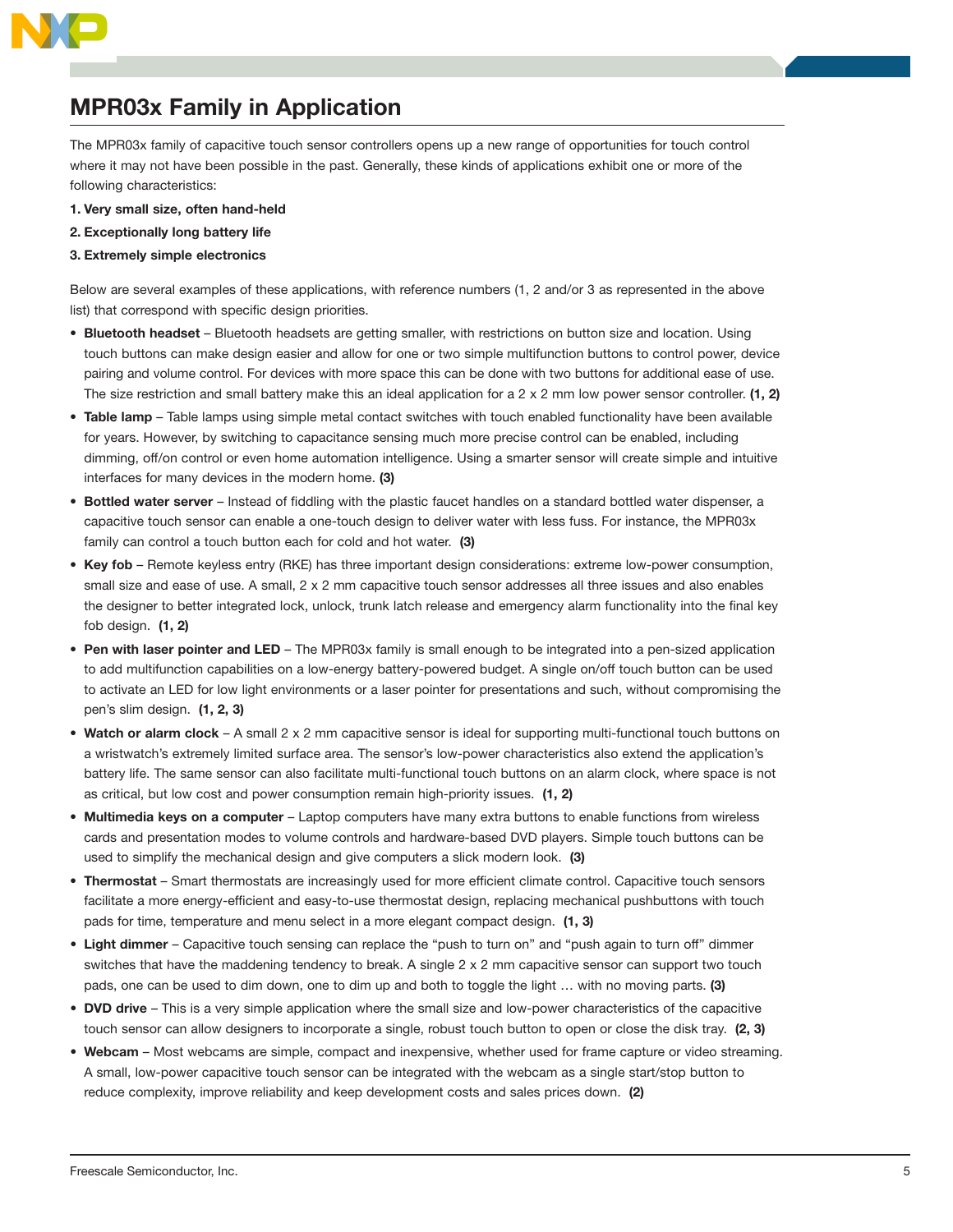

- Airplane seats Touch buttons are particularly effective in such high traffic, high abuse environments as commercial airplane seats. Economical and reliable, capacitive sensors and drive buttons for audio and video channel and volume control. Since there are no moving parts, the maintenance normally required for extended periods of use can be minimized. (1, 2, 3)
- Coffee maker For an application that is used every day, non-mechanical touch buttons provide reliable service for the life of the appliance. A single 2 x 2 mm sensor can simplify design and improve ease-of-use by controlling just two buttons, one on/off and the other to switch modes. (3)

## **Conclusion**

Using touch sensor controllers with the small size and flexible capabilities of the MPR03x family, product designers can integrate touch buttons almost anywhere they please. The results will be more efficient, more robust designs with multi-functional capabilities—even for very small or very simple applications.

For more information on Freescale's MPR03x family of ultra-small proximity capacitive touch sensor controllers, please visit www.freescale.com/proximity.



touch sense technology into a variety of applications.